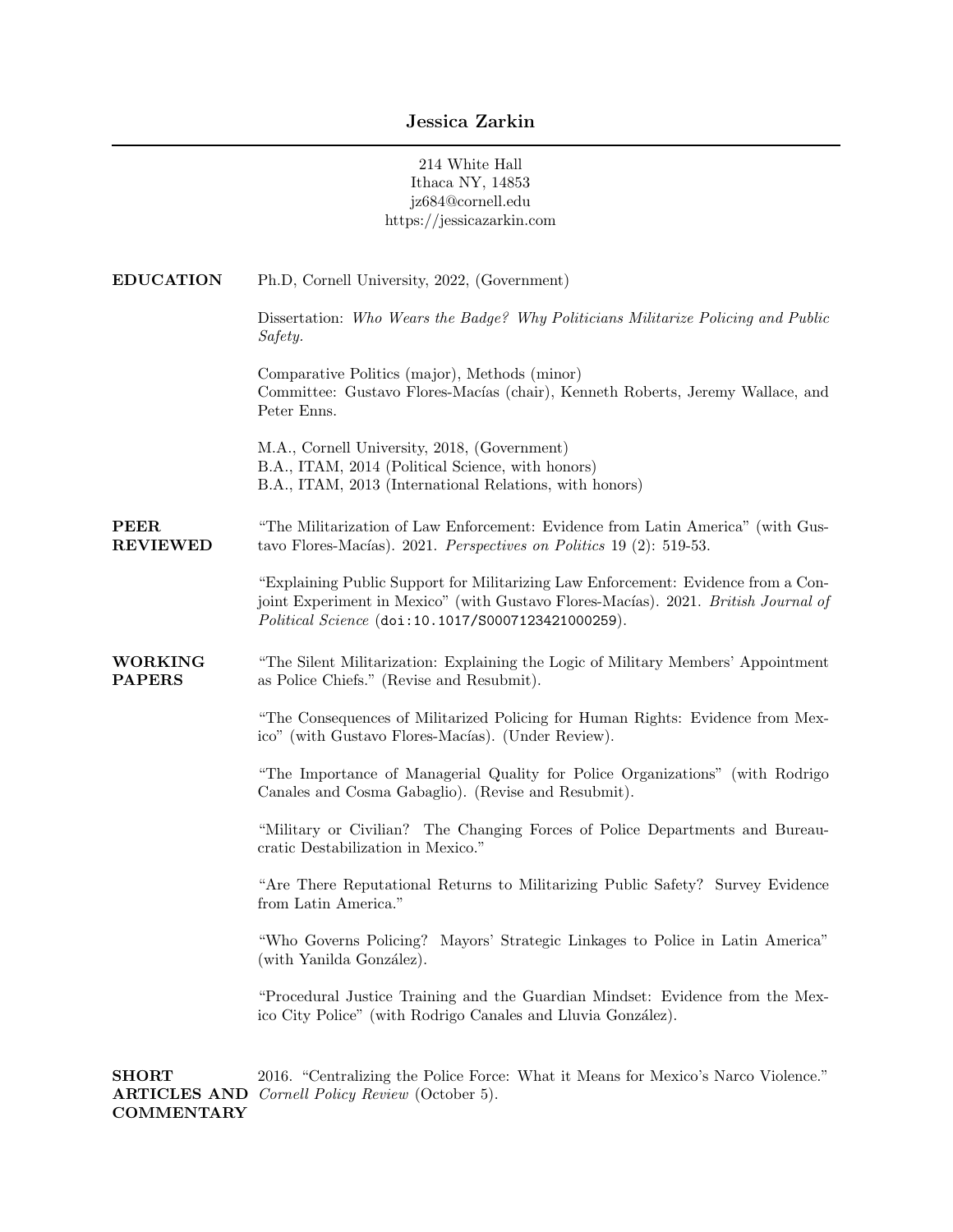|                                                    | 2016. "La Necesidad de la Perspectiva de Género." Milenio (February 1st).                                                                                                                                                                                                                                                                                                                                                                                                                                                                                                                                                        |
|----------------------------------------------------|----------------------------------------------------------------------------------------------------------------------------------------------------------------------------------------------------------------------------------------------------------------------------------------------------------------------------------------------------------------------------------------------------------------------------------------------------------------------------------------------------------------------------------------------------------------------------------------------------------------------------------|
|                                                    | 2015. "Desaparecidos" (with José Merino y Eduardo Fierro). Nexos (January 1st).                                                                                                                                                                                                                                                                                                                                                                                                                                                                                                                                                  |
|                                                    | 2013-2015. Blog "Salir de Dudas" (over 20 short articles, with José Merino, Ed-<br>uardo Fierro and Alexis Cherem). Animal Político.                                                                                                                                                                                                                                                                                                                                                                                                                                                                                             |
|                                                    | 2013. "Marcado para Morir" (with José Merino y Eduardo Fierro). Nexos (July 1st).                                                                                                                                                                                                                                                                                                                                                                                                                                                                                                                                                |
| <b>CONFE-</b><br><b>RENCES</b>                     | American Political Science Association, 2019<br>Empirical Management Conference, 2018<br>International Studies Association, 2021<br>Latin American Peace Science Society, 2022<br>Latin American Studies Association, 2018, 2022<br>Latin American Studies Program, 2017, 2018<br>Leuven-Montreal Winter School on Elections, 2018<br>Midwest Political Science Association, 2015, 2018<br>Peace and Security in a Globalized World Workshop (Stockholm University), 2016.<br>Politics of Policing, 2019<br>Pre-LASA Defense, Public Security and Democracy Conference, 2022<br>REPAL, 2021<br>Strategy Science Conference, 2020 |
| <b>INVITED</b><br><b>TALKS</b>                     | 2021. "The Silent Militarization: Explaining the Logic of Military Members' Appoint-<br>ment as Police Chiefs." WZB Berlin Social Science Center-Transformations of Democ-<br>racy Unit.                                                                                                                                                                                                                                                                                                                                                                                                                                         |
|                                                    | 2020. "The Militarization of Law Enforcement." University of Houston (Francisco<br>Cantú).                                                                                                                                                                                                                                                                                                                                                                                                                                                                                                                                       |
|                                                    | 2020. "The Consequences of Militarized Policing for Human Rights: Evidence from<br>Mexico." Harvard's Security Study Group.                                                                                                                                                                                                                                                                                                                                                                                                                                                                                                      |
| GRANTS,<br><b>FELLOWSHIPS</b><br><b>AND AWARDS</b> | 2021, Sage Fellowship.                                                                                                                                                                                                                                                                                                                                                                                                                                                                                                                                                                                                           |
|                                                    | 2020-2021, Research Fellow at the Center for the Study of Security, Intelligence,<br>and Governance (CESIG) at ITAM.                                                                                                                                                                                                                                                                                                                                                                                                                                                                                                             |
|                                                    | 2020, Kahin Prize, Cornell University.                                                                                                                                                                                                                                                                                                                                                                                                                                                                                                                                                                                           |
|                                                    | 2020, National Science Foundation Political Science Doctoral Dissertation Research<br>Improvement Grant.                                                                                                                                                                                                                                                                                                                                                                                                                                                                                                                         |
|                                                    | 2018, Andrew Kohut Fellowship Program in Public Opinion & Survey Research.                                                                                                                                                                                                                                                                                                                                                                                                                                                                                                                                                       |
|                                                    | 2018, Experimental study selected for CIDE's Social Science Experimentation Unit's<br>Omnibus Study in Mexico.                                                                                                                                                                                                                                                                                                                                                                                                                                                                                                                   |
|                                                    | 2018, 4th Victor D'Hondt prize for the best student paper presented at the Leuven-<br>Montreal Winter School.                                                                                                                                                                                                                                                                                                                                                                                                                                                                                                                    |